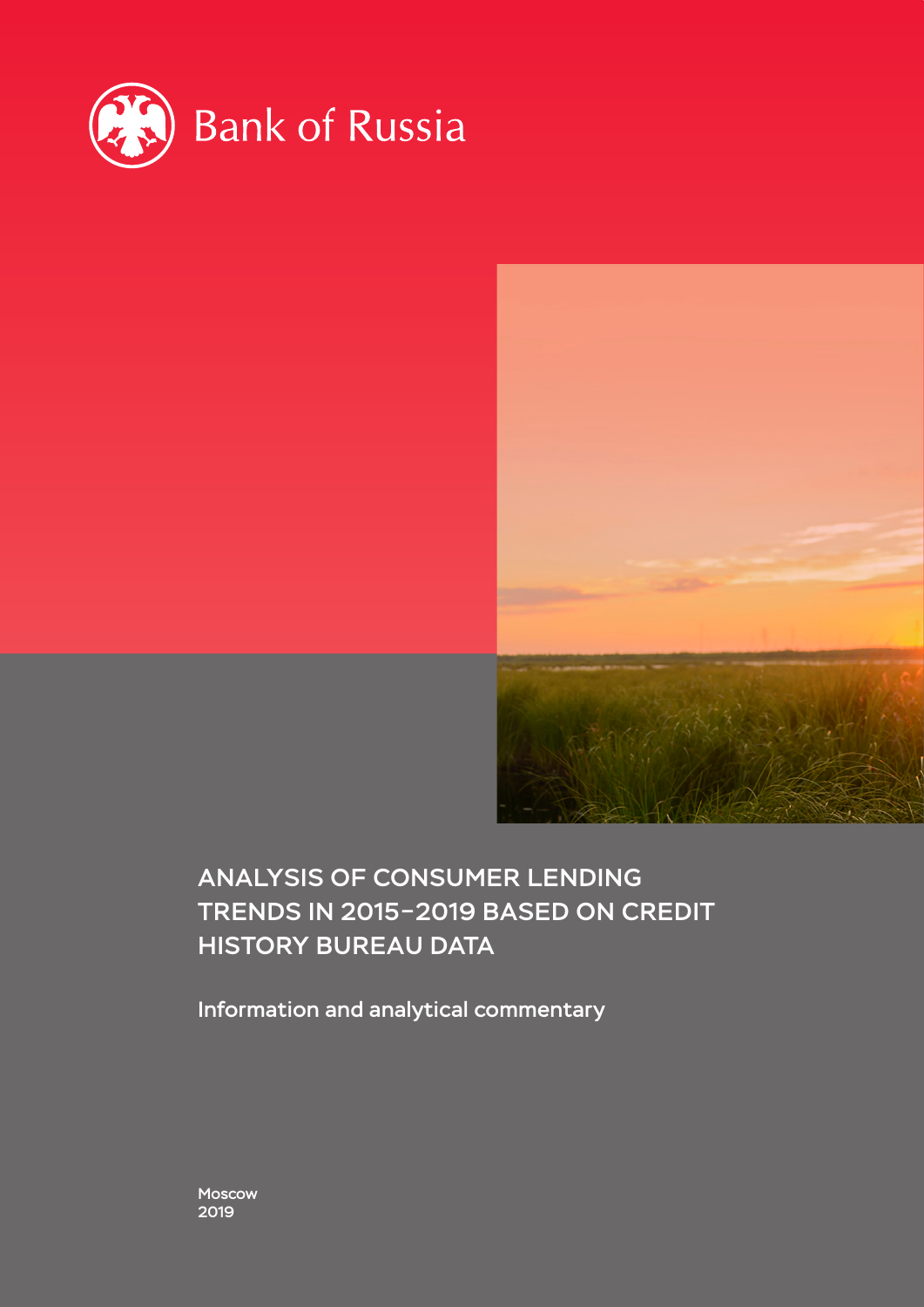# **CONTENTS**

This review was prepared by the Bank of Russia Financial Stability Department.

Please send your notes, comments and suggestions regarding the structure and contents of the review to reports@cbr.ru and RumyancevEL@cbr.ru.

A reference to the Bank of Russia is mandatory if you intend to use information from this review.

Cover photo: A.R. Nikitin, Bank of Russia

12 Neglinnaya Street, Moscow, 107016

Bank of Russia website: www.cbr.ru

© Central Bank of the Russian Federation 2019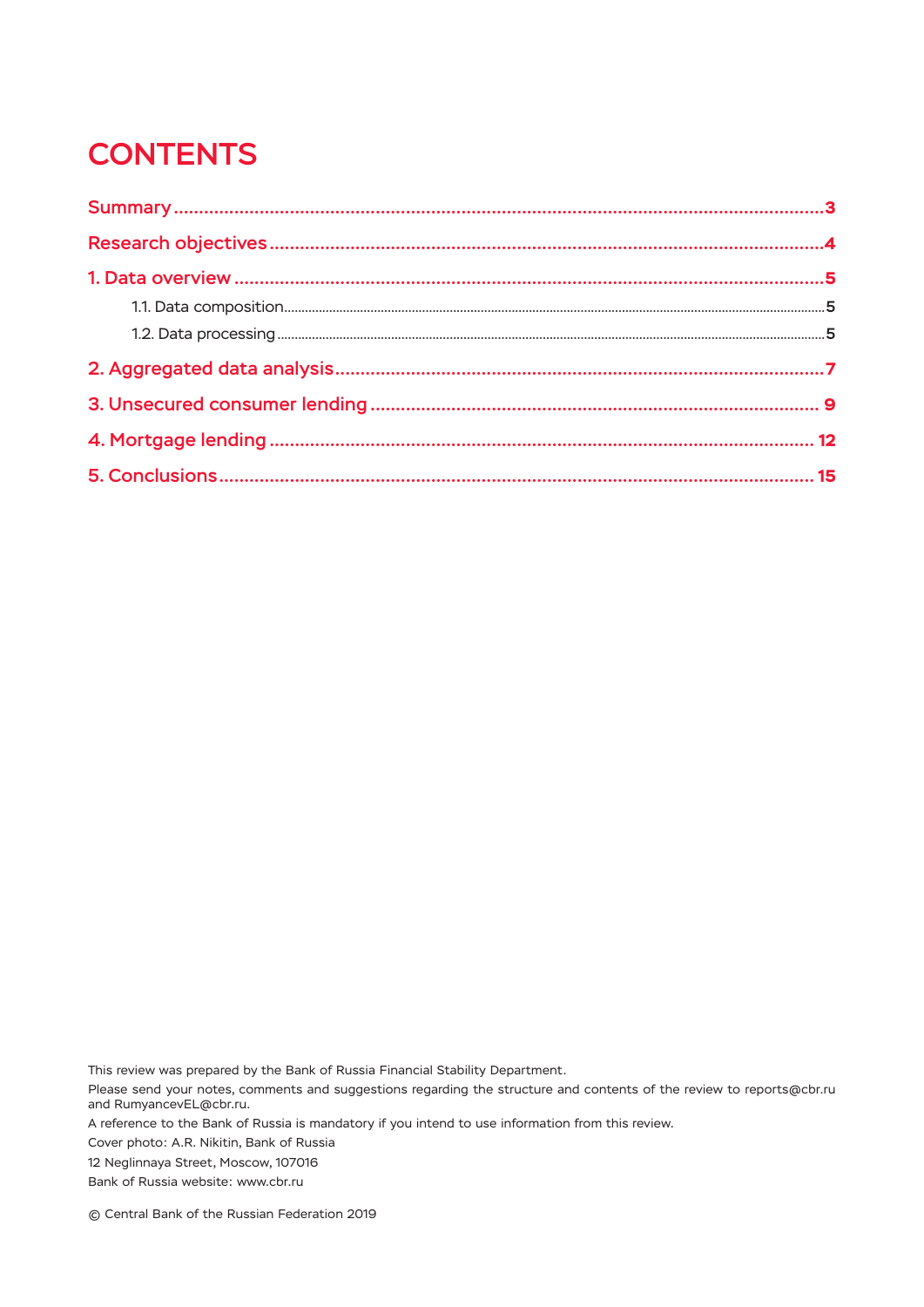## <span id="page-2-0"></span>**SUMMARY**

- *The number of borrowers in Russia has been rising gradually; as of 1 September 2019, it amounted to 39.5 million individuals. Two thirds of total borrowers have outstanding unsecured consumer loans and (or) credit card debt.*
- *The mortgage lending segment has substantial growth potential. Only 10.6% of the employed population have outstanding mortgage loans.*
- *The composition of debtors on unsecured consumer loans changes constantly, which is a sign that loans are mostly raised for particular purposes.*
- *The proportion of borrowers simultaneously having outstanding debt on several loan types is growing. This*  raises the risks of cross defaults between different loan types. The debt burden ratio (or payment to income ratio, PTI) introduced in the banking regulation on 1 October 2019 will limit these risks. Moving forward, *banks extending long-term loans may be required to recalculate the debt burden ratio on a periodic basis.*
- *The quality of the unsecured consumer loan portfolio remains high. The number of new overdue debtors grows annually by 3–4%.*
- *Most often overdue loans are small unsecured consumer loans (up to ₽100,000); however, loans of more than ₽100,000 account for the bulk of bad debt.*
- *Potential risks may be posed by borrowers who consistently accumulate debts. Since 2017, 3.7 million borrowers have increased their outstanding debt on unsecured consumer loans (excluding credit cards) from ₽0.9 trillion to ₽2.2 trillion as they raised new loans before the repayment of old ones (not overdue).*
- *Borrowers almost never use unsecured consumer loans to make a mortgage down payment the share of these loans does not exceed 5%.*
- *The analysis of data provided by three largest credit history bureaus (CHBs) showed that all three CHBs hold identical information about only 26% of borrowers. In order to assess a borrower's debt burden correctly, banks are advised to consult several CHBs.*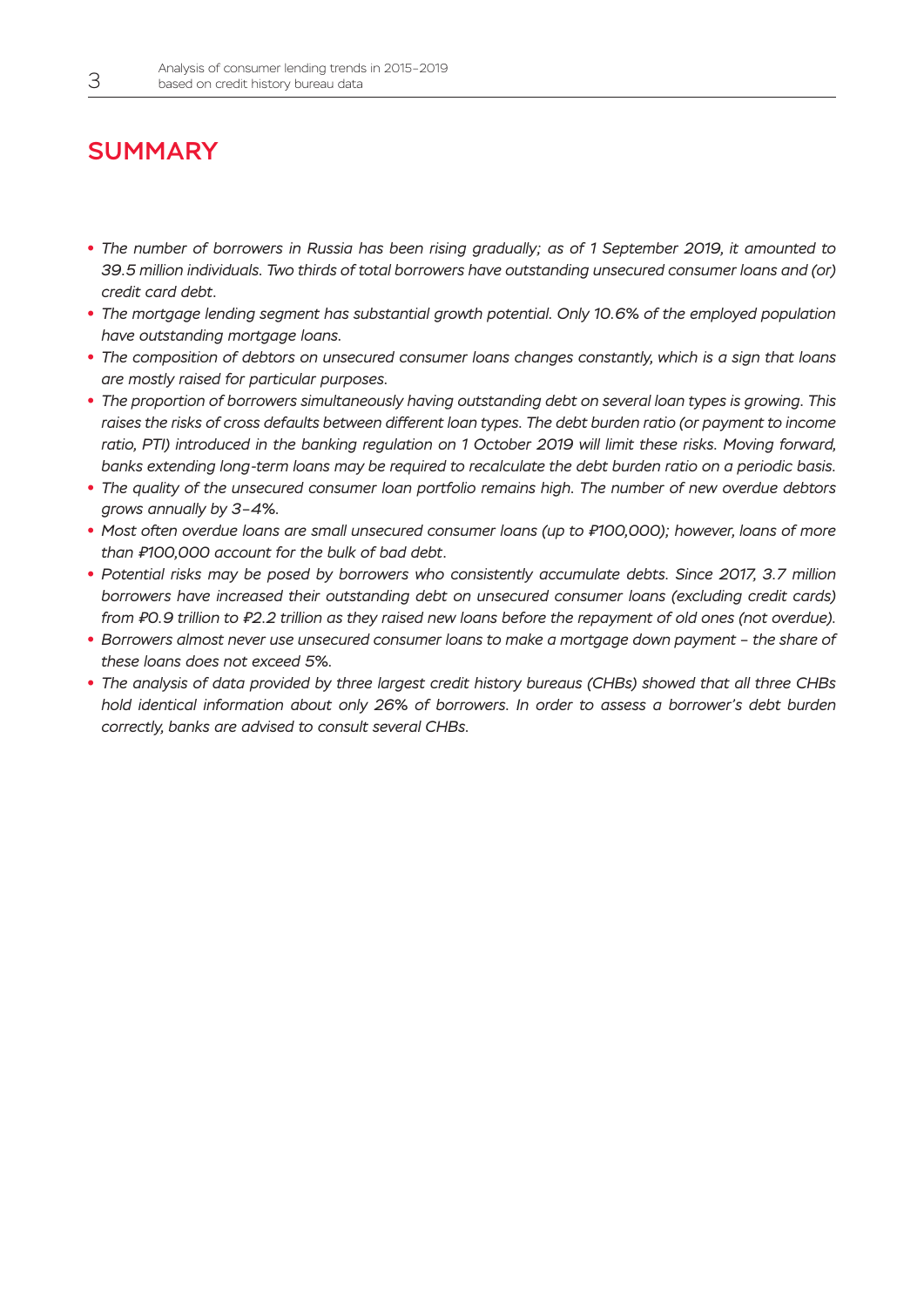### <span id="page-3-0"></span>Research objectives

The debt burden of households is a determinant of the financial system's resilience to possible shocks. In the consumer lending segment, outstanding loans have grown faster than household income since the second half of 2017. This led to an increase in the household debt burden at the macro-level1 . From July 2017 to July 2019, this indicator rose from 8.5% to 10.4%. During this period, the key contributor to the dynamics of household debt burden at the macro-level was unsecured consumer lending (growth from 7.0% to 8.8%).

That said, banks have eased their lending standards with regards to the debt burden of consumer borrowers since early 2019 (the share of issued loans with the DSTI in excess of 80% increased from 5% to 10%). In June 2019, the Bank of Russia implemented macroprudential measures to contain growth of borrower debt burden: effective since 1 October 2019, risk weights add-ons depend on the consumers' PTI.

Disparities seen in the debt burden trends at the macro- and micro-level before 2019 may have resulted from two factors: an increase in the number of unique borrowers, that is larger lending penetration in the economy, or faster growth in borrowers' income compared with households overall. The latter hypothesis is hard to check at the banking sector level because the necessary data on borrowers' income is unavailable. The first hypothesis can be tested with the use of contract information available at CHBs, after its aggregation and deduplication.

#### *This research serves the following objectives:*

- To determine the number of unique retail borrowers in the economy;
- To analyse how borrowers change over time;
- To determine the combinations of different types of loans which borrowers have (e.g., a consumer loan raised before or after a mortgage loan) and changes in these combinations over time;
- To determine groups of borrowers who systemically accumulate debt;
- To analyse the structure of overdue loans.

For the purposes of this analysis, anonymised data of all retail loans effective as of the respective reporting dates were requested from three major CHBs (United Credit Bureau, National Bureau of Credit Histories and Equifax). The dates requested were 1 January 2015, 1 January 2017, 1 January 2019 and 1 September 2019.

The investigation helped track the development of the consumer lending market in 2019, when it posted the highest growth in five years, and compare structural changes in the market in the current year and in the years 2015–2017 and 2017–2019. At the current stage, the investigation only concerns bank loans, including securitised loans, and excludes loans issued by microfinance organisations and information CHBs passed to debt collection agencies.

*<sup>1</sup> Calculated as the ratio of regular retail loan repayments to total household disposable income. Total household disposable income includes households and individuals without loans and is therefore undervalued.*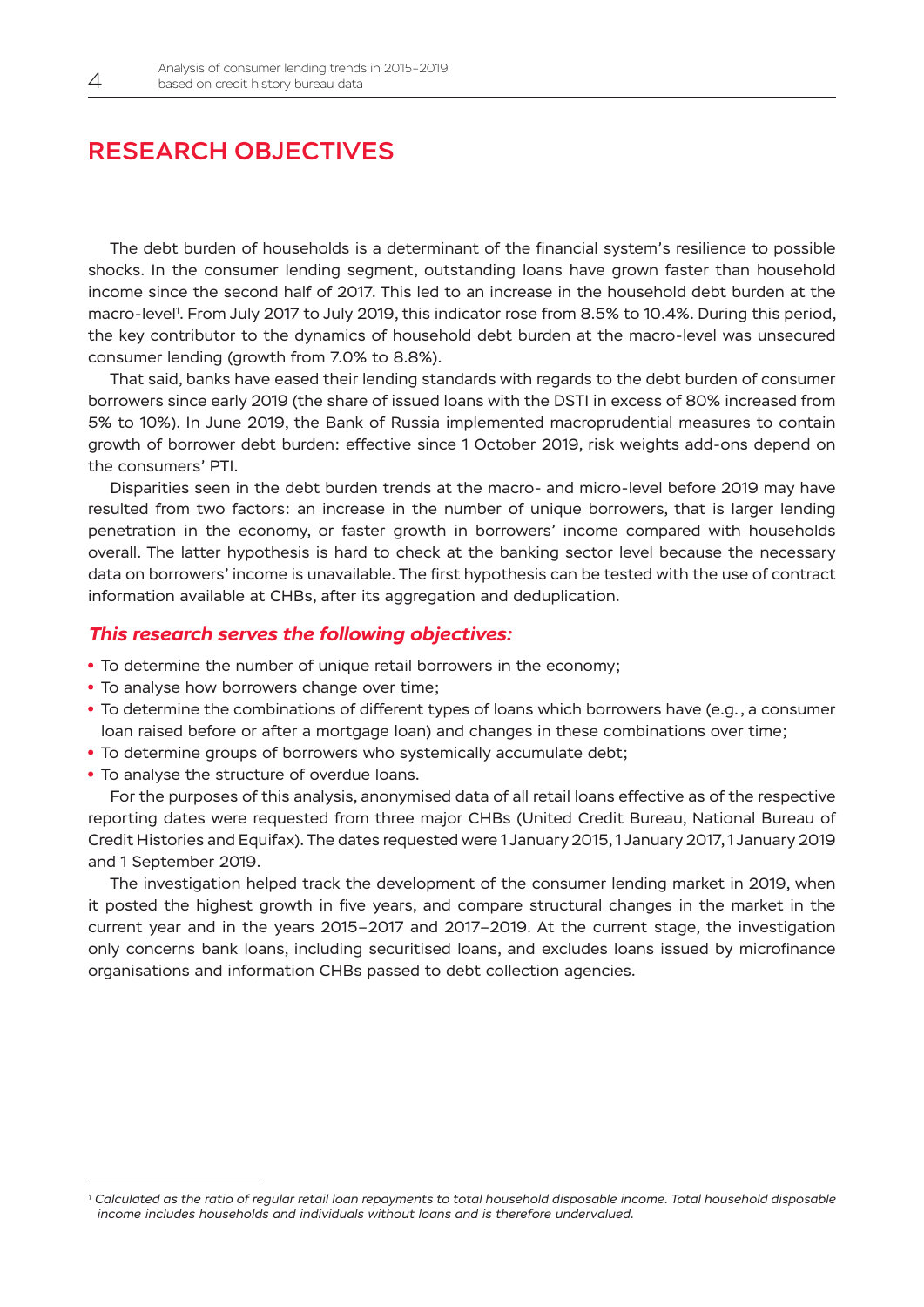### 1. DATA OVERVIEW

### 1.1. Data composition

CHBs were requested to provide uniform anonymised data:

- Unique borrower identifier.
- Loan issue date.
- Loan maturity date.
- **Loan type (mortgage, car loan, unsecured consumer loan<sup>1</sup>, credit card, etc.).**
- Overdue loans as of the date.
- Total outstanding loans as of the date.
- Debt (limit) as of the loan (card) issue date.

The analysis is limited by the fact that a borrower's credit history lacks information about their income (this indicator is excluded from the data which credit history makers submit to CHBs in accordance with Federal Law No. 218-FZ, dated 30 December 2004, 'On Credit Histories'). This prevents the calculation of debt burden for individual bank customers.

To anonymise data, CHBs created a unique borrower identifier. CHBs were not requested to provide other information about a borrower's identity. However, it was possible to deduplicate loans registered with different CHBs. The unique borrower identifier allowed the Bank of Russia to calculate the number of loans and analyse which types of loans each borrower has.

As of 1 September 2019, the three CHBs provided approx. 220 billion loan entries (Table 1).

| DATA RECEIVED<br>(MILLIONS OF UNITS) | Table 1                                  |  |
|--------------------------------------|------------------------------------------|--|
| <b>Credit bureau</b>                 | Number of entries as of 1 September 2019 |  |
| Bureau 1                             | 104                                      |  |
| Bureau 2                             | 61                                       |  |
| Bureau 3                             | 55                                       |  |

### 1.2. Data processing

Banks often submit information about issued loans to several CHBs, which results in data duplication. In order to deduplicate data, the following approach was used. For each bank, the number of loan entries with each CHB was calculated. Data from the CHB which had the largest number of entries about a bank's borrowers were further analysed. This reduced the volume of data considerably and eliminated the duplication of entries for the same borrowers with different CHBs.

The investigation implied the comparison of the databases of three major CHBs; this is essential for lenders' usage of the information to assess a borrower's debt burden. Since 1 October 2019, credit institutions have been obliged to calculate the PTI ratio for newly issued retail loans. The indicator is calculated as a ratio of a borrower's payments under all their loans to income. In order to calculate the amount of payments under all loans of a borrower, the bank needs to address a credit history bureau. The analysis of data provided by three largest CHBs showed that all three CHBs hold identical information about only 26% of borrowers, that is, a bank may address any CHB to calculate

<span id="page-4-0"></span>

*<sup>1</sup> Cash loans and POS loans.*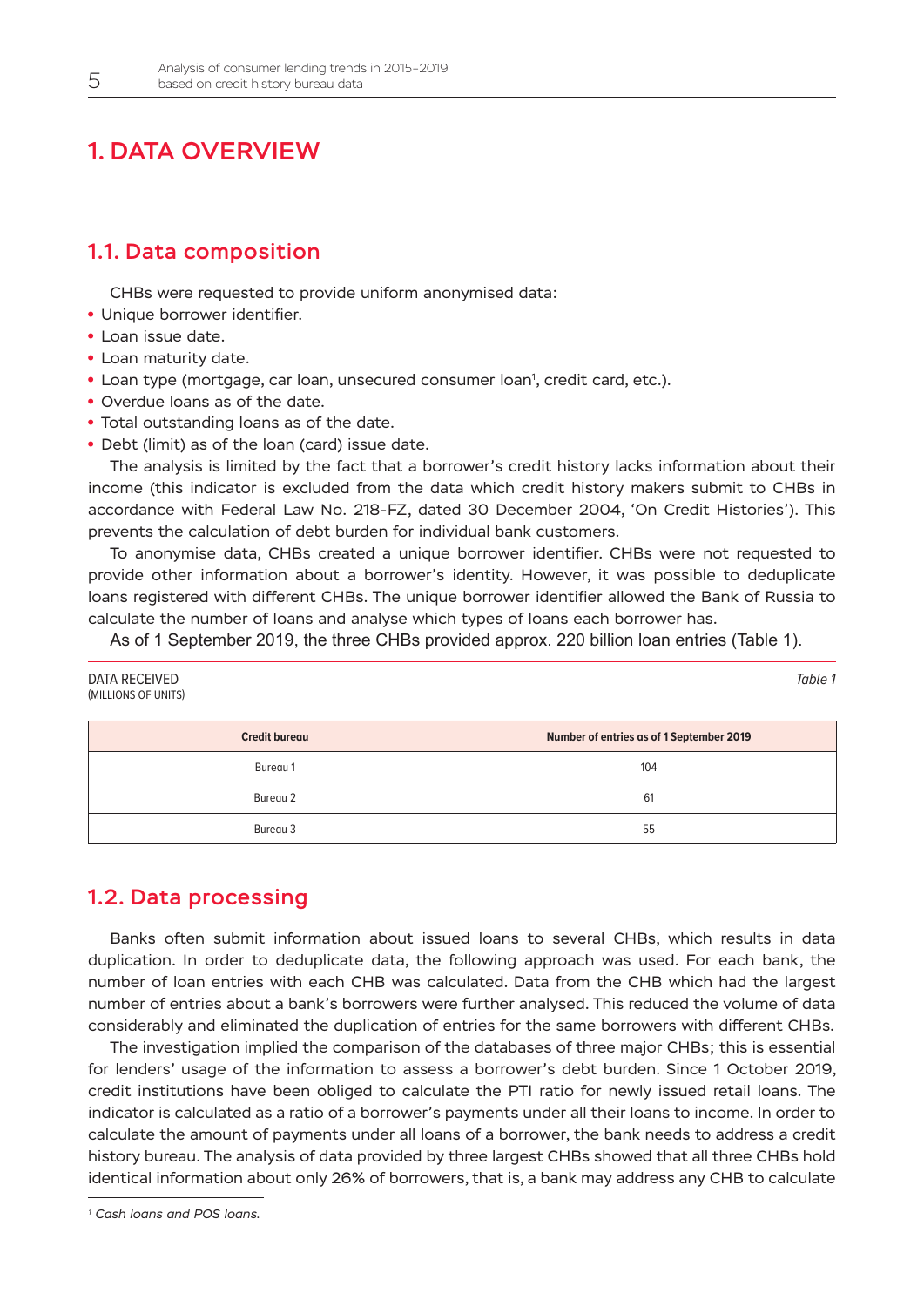the DBR for such customers. Information about other borrowers is either held by only one CHB, or banks' data about different loans are kept in several CHBs. Hence, a bank has to request information from several CHBs to calculate a borrower's liabilities correctly.

For each bank, information on outstanding loan portfolios (mortgages, car loans, unsecured consumer loans) received from CHBs was compared with data in Reporting Form 0409115 'Asset Quality of a Credit Institution (Banking Group)'. This made a double check of CHB-provided data possible.

For most banks, data provided by CHBs and recorded in the reporting form were comparable; however, for individual banks discrepancies were found (mainly with higher values in the CHBprovided data). The discrepancies result from the fact that Reporting Form 0409115 factors out outstanding loans recorded in off-balance sheet accounts, as well as interest, fines and penalties on loans. Aggregated portfolio data calculated on the basis of the CHB-provided information approximated the supervisory reporting data in banks which transferred bad loan portfolios to debt collection agencies or closed loans after writing off bad debts and sent the respective information to CHBs.

Only the loans with outstanding balances of more than ₽10,000 as of the respective date were selected for further analysis. As of 1 January 2019, approx. 3.2 million borrowers had loans with outstanding balances from ₽1,000 to ₽10,000; however, such loans only have a minor effect on the value of loan portfolios. The outstanding balances of such loans account for a mere 0.3% of the total loan portfolio.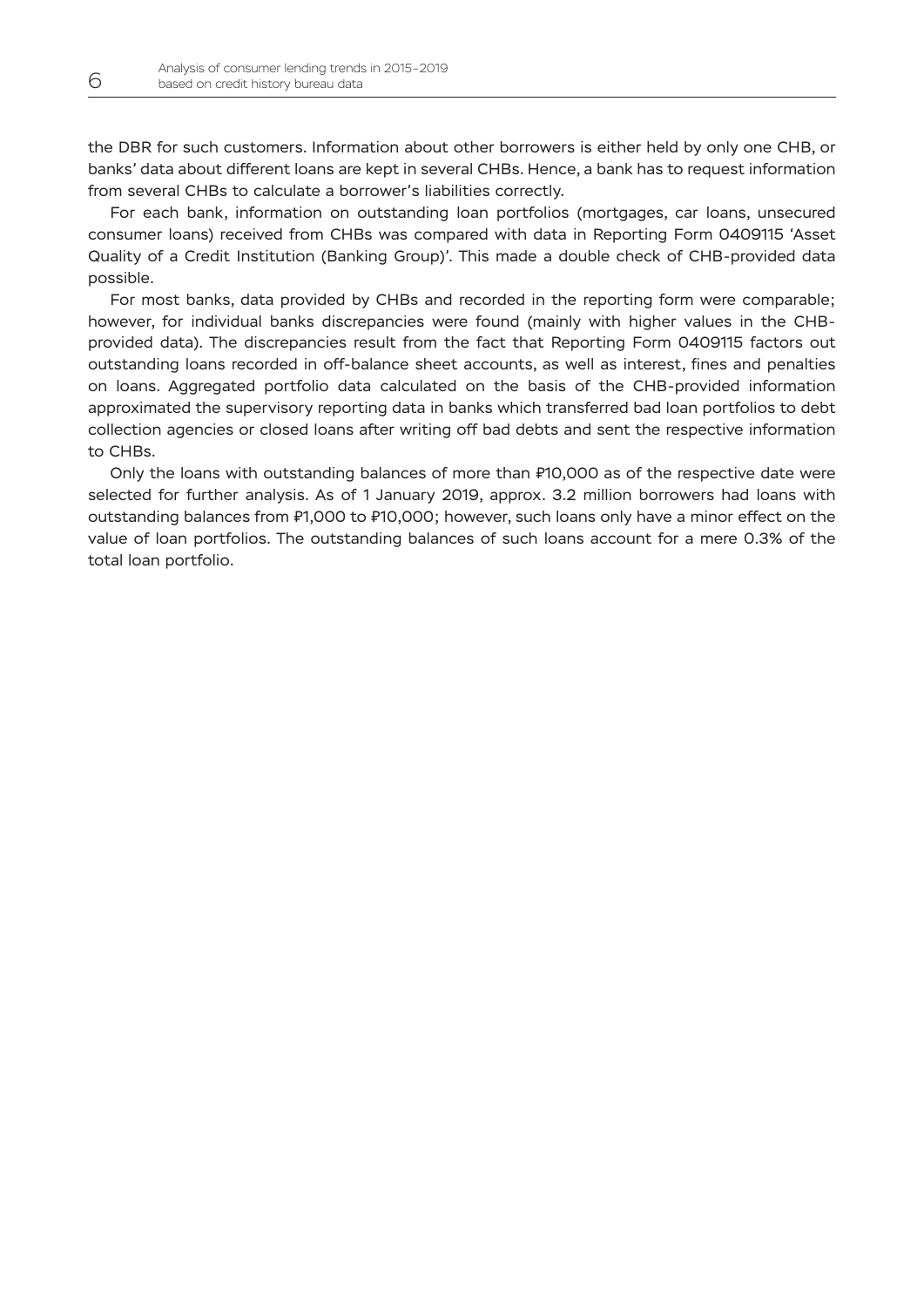### <span id="page-6-0"></span>2. Aggregated data analysis

The number of borrowers who have at least one loan with an outstanding balance of more than ₽10,000 came in at 39.5 million as of 1 September 2019, increasing by 6.6 million from 2015 (Chart 1). The current number of borrowers makes up approx.  $54\%$  of the employed and 36% $^{\rm 1}$  of the voters.

There is no comparable data for other countries; however, the available information can be used to draw a conclusion that the scope of lending in Russia is considerably lower than in the countries that faced crises caused by high household debt burden. For instance, in the US, 78% of households had loans in 2018.<sup>2</sup> In Korea, the number of borrowers exceeds the number of residents older than 18 years (because of residents who work abroad but have loans<sup>3</sup>).

It is of note that mortgage lending has a strong potential for growth in the Russian market: the number of borrowers is relatively small (7.7 million as of 1 September 2019, including co-borrowers).

The total outstanding debt as of 1 September 2019 determined in the research (₽19 trillion) exceeds the outstanding debt recorded in bank reporting as of that date (₽16.8 trillion). This is due to several reasons. First, as was mentioned earlier, data on some banks includes a large volume of accumulated bad loans, overdue interest and fines, and other off-balance sheet liabilities. Second, CHBs' data include securitised loans (mostly mortgage loans) excluded from bank reporting.

Retail lending from 2015 to date can be divided into two periods: the period from 2015 to 2017, when the loan portfolio of unsecured consumer loans and car loans stagnated, and the period after 2017, which is characterised by an upward phase of the credit cycle (Chart 2). In the latter period, the year of 2019 is notable. During its first eight months, growth of outstanding loans was comparable with the increase seen in the past two years.

From 2015 to 2017, growth in the number of borrowers was mainly driven by the expansion of mortgage lending. Since 2017, the increase has been observed not only in the number of mortgage borrowers, but also consumer borrowers (Chart 3).



*\* The number of the employed is based on Rosstat data.*

the cut-off date, unless indicated otherwise.

*<sup>1</sup> The number of voters was determined based on the Central Election Commission data.*

*<sup>2</sup> www.aspeninstitute.org.*

*<sup>3</sup> Bank of Korea consumer credit panel: a new statistical initiative for financial stability. M. Kim. BIS, IFC Conference, 30–31 August 2018.*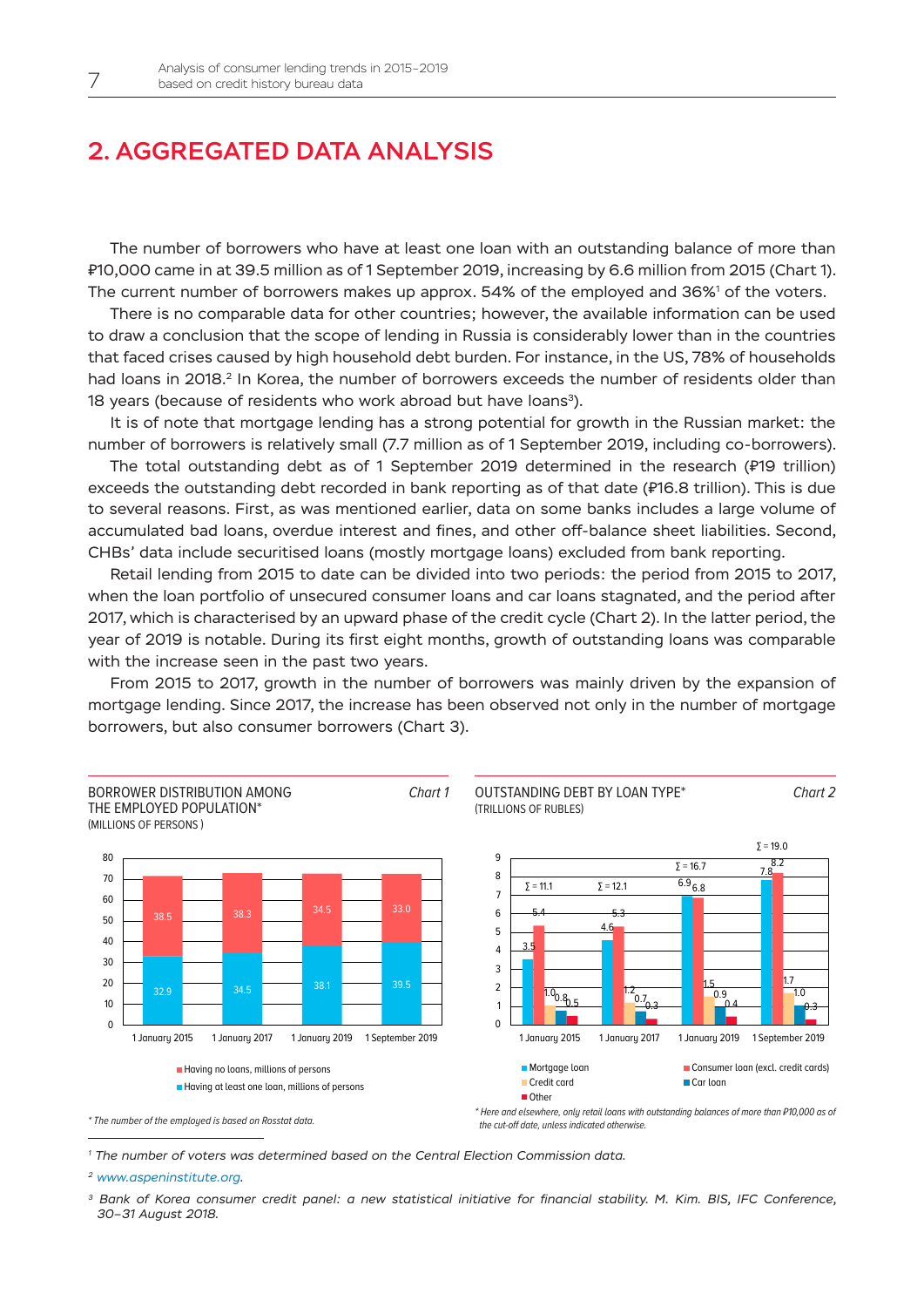#### Number of borrowers by loan type\* (millions of persons)



*\* For borrowers who have loans of several types, each credit product is taken into account.*

Movements in the number of borrowers

Permanently updating banks' customer base is another important trend (Chart 4). A considerable number of borrowers who had loans in early 2017, had no outstanding debts as of the beginning of 2019 (8.5 million borrowers or 25% of total borrowers<sup>4</sup>). This points to a targeted use of loans to purchase goods and services rather than building a so-called 'debt pyramid'. In addition, a sizeable share of borrowers (32% as of 1 January 2019) was new to the banking sector as these customers had no outstanding debt in 2017. As will be shown below, this conclusion refers primarily to unsecured consumer lending (because mortgage loans have longer maturity).

A similar trend held in 2019: 12% of borrowers, who had loans as of the beginning of this year, had no outstanding debts as of 1 September. Meanwhile, 15% of those who were borrowers as of 1 September had no loans in the early 2019.



*Chart 3*

*Chart 4*

*<sup>4</sup> This assessment also includes borrowers whose loans were closed by banks after they had written off bad debts and loans sold to debt collection agencies.*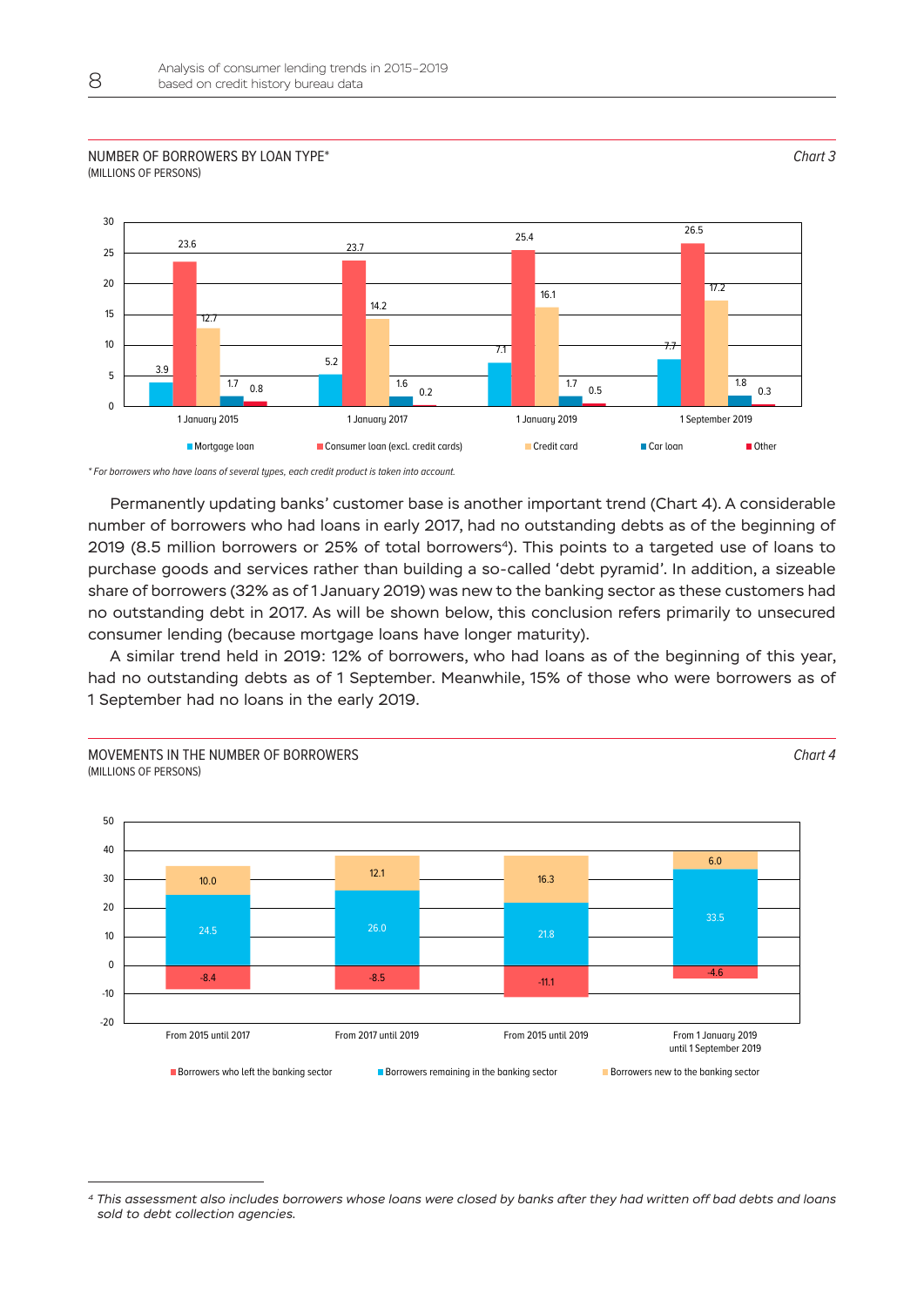### <span id="page-8-0"></span>3. Unsecured consumer lending11

1According to CHBs' data, two thirds of all borrowers have an outstanding unsecured consumer loan or credit card debt. As of 1 September 2019, the consumer loan portfolio (excluding credit cards) accounted for 42% of total outstanding retail loans.

Growth has been registered in outstanding debt on consumer loans coupled with other credit products (Chart 5). In early 2015, only 34% of borrowers had a consumer loan coupled with another credit product, whereas by 1 September 2019, the share of such borrowers rose to 42% (Chart 6). On the one hand, an increase in the number of various types of loans per borrower raises banks' income through cross-sales of credit products; on the other hand, however, it may lead to growth in a borrower's debt burden and cause the risk of a subsequent cross-default on other liabilities. The





Outstanding consumer loans, disjoint sets

*Chart 6*

*Chart 5*



*1 Here and elsewhere, unsecured consumer loans (consumer loans) mean cash loans and POS loans excluding credit cards, unless indicated otherwise.*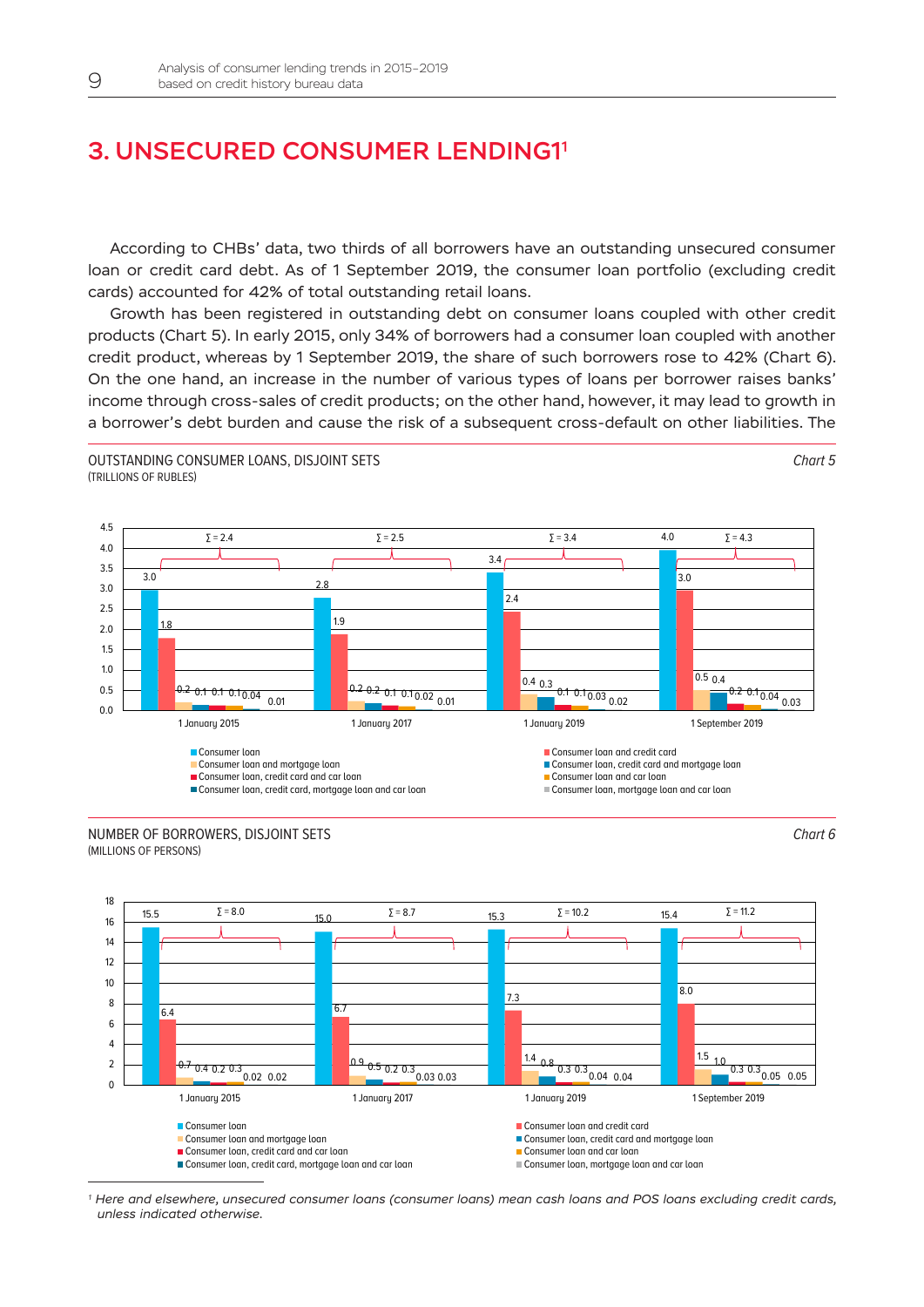PTI ratio introduced in bank regulation since 1 October 2019 will help limit growth of debt burden. Banks will factor in a borrower's liabilities under all types of loans in its calculation.

As has been mentioned earlier, the structure of unsecured consumer borrowers changes constantly. Since 2017, 9.2 million borrowers (39% of consumer borrowers) have repaid their loans and have not taken new consumer loans. Meanwhile, 12 million borrowers (45% of borrowers) who had a consumer loan as of 1 September 2019 had no outstanding consumer loans in 2017, that is, they are new to the consumer lending sector. Since the beginning of 2019, four million borrowers (16% of borrowers) have repaid their consumer loans and abstained from taking new loans, while 5.6 million people (21% of borrowers) who had no debts as of 1 January 2019, have taken loans.

The current structure of borrowers by the quality of debt servicing is of interest for this analysis. In the current structure, 19% of borrowers have overdue debts (Charts 7 and 8) which account for more than 5% of the initially issued loan. Nearly a half of these borrowers already had overdue debts in 2017. This suggests that the recovery of bad debts takes a long time and leads to the accumulation of overdue debts in the banking system.



*\* Loans were considered as overdue if the overdue amount exceeded 5% of the principal amount (to exclude technical overdue).*

#### Distribution by outstanding debt as of 1 September 2019 (trillions of rubles)





 $\blacksquare$  Had an overdue consumer loan in 2017; currently have no overdue loans  $\blacksquare$  Had an overdue consumer loan in 2017; currently have an overdue loan Had no consumer loans in 2017; currently have no overdue loans Had no consumer loans in 2017; currently have an overdue loan

Had a consumer loan, not overdue, in 2017; currently have no overdue loans Had a consumer loan, not overdue, in 2017; currently have an overdue loan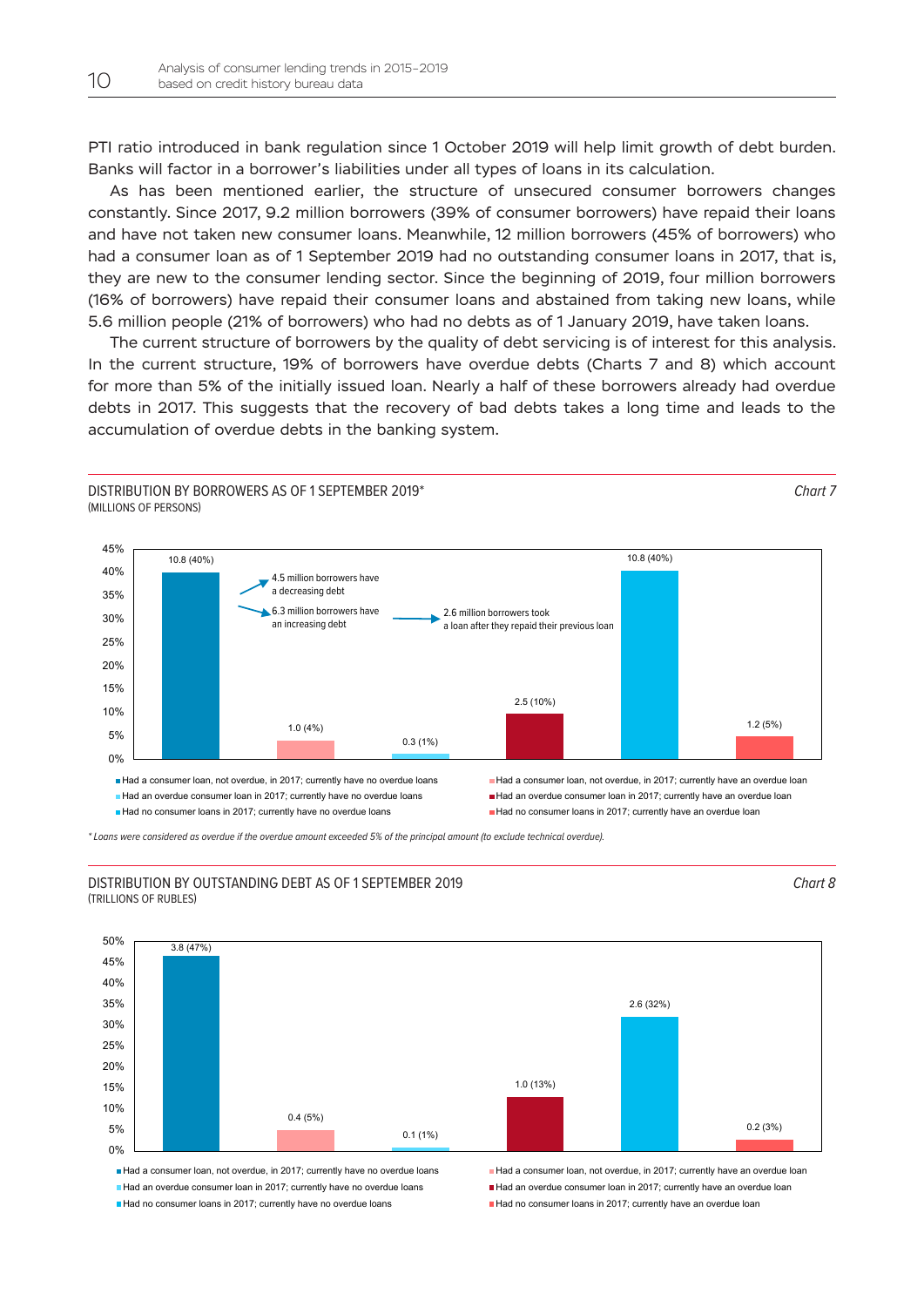

\* Had no loans in 2017.

\* Borrowers had no loans in 2017.

The second half of troubled borrowers (9% of total borrowers as of 1 September 2019) includes borrowers whose loans became overdue within the period from 2017 until 1 September 2019. This group comprises in almost equal parts those who had an outstanding loan before 2017 and those who took a loan during the said period. Thus, the quality of debt servicing during this period does not differ considerably between new borrowers and those who had an outstanding loan as of 1 January 2017. The number of new overdue debtors increases annually by 3% to 4%; this is in line with data provided by credit institutions and loan vintage data provided by certain CHBs on the value at risk.<sup>2</sup>

Borrowers often have overdue payments on small loans. Among the borrowers who received a loan after 1 January 2017, 19% of borrowers have overdue payments on loans in the amount of up to ₽100,000 versus 4.6% of those who have overdue payments on loans in the amount of more than ₽100,000 (Chart 9). However, as they account for a small share of the total bank portfolio, bad debt<sup>3</sup> on small loans is lower by a factor of 4.5 (Chart 10). Hence, small loans pose a higher social risk, whereas large loans are more important for stability of individual banks.

Potential risks are posed by a group of borrowers who have extensively accumulated debts since 2017 by raising new loans to repay the old ones. Their number stands at 3.7 million borrowers, and their debt has increased from ₽0.9 trillion to ₽2.2 trillion. This group of borrowers has no overdue loans yet; however, fast debt growth may point to rising solvency risks and confirms the expediency of PTI limitation that went into effect on 1 October 2019.

*<sup>2</sup> Calculated as the ratio of 12-month growth in loan loss provisions (adjusted for loan write-offs and sales) to an average maturity of the loan portfolio net of loan loss provisions.*

*<sup>3</sup> Total overdue loans.*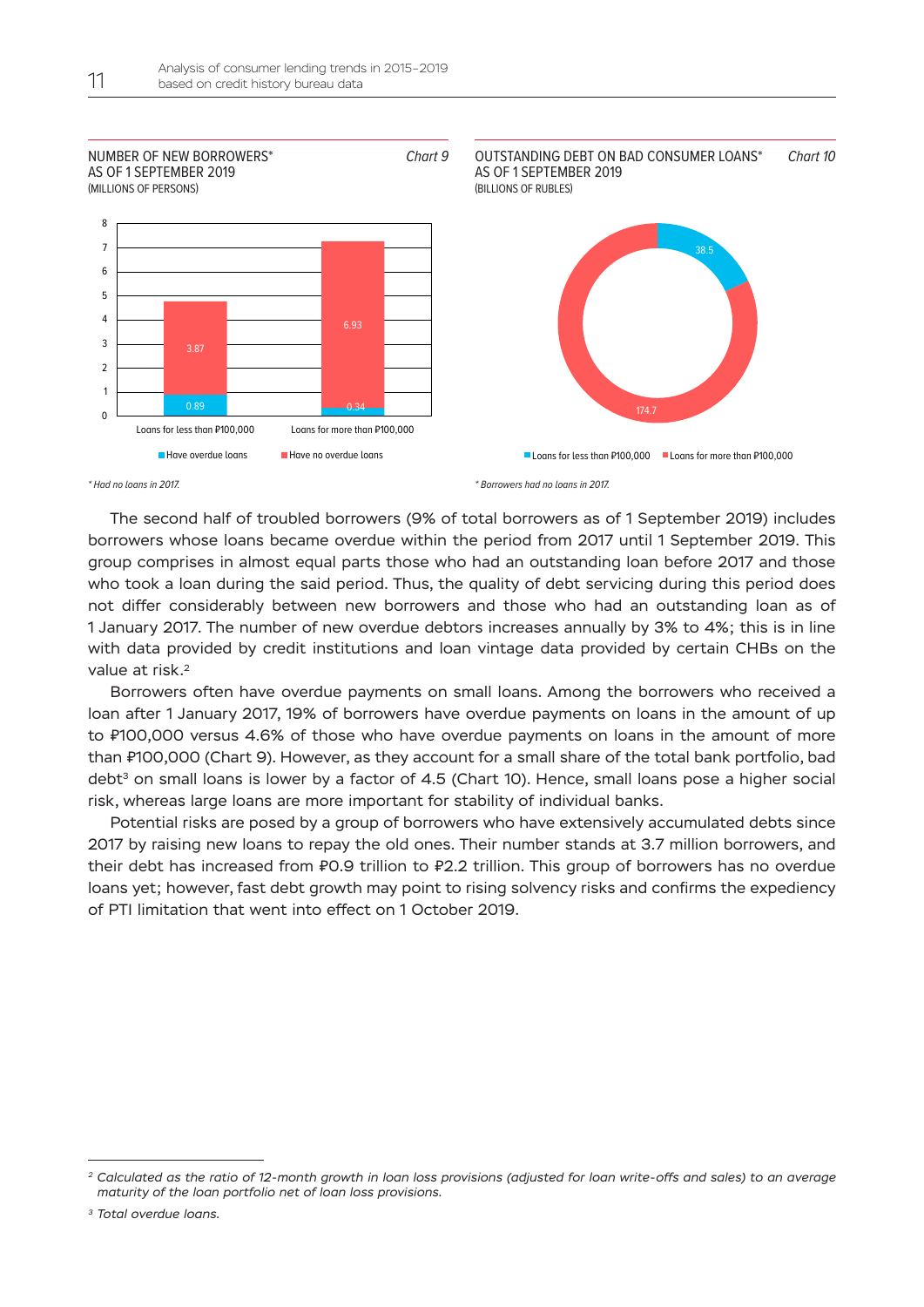### <span id="page-11-0"></span>4. Mortgage lending

Following the decrease in mortgage interest rates to their all-time low since 2015, the relative share of mortgage debts and mortgage borrowers in the loan portfolio of the banking sector has increased. Over the past four years and eight months, the share of such borrowers rose by 7.5 p.p., to 19.5% of total borrowers (Table 2).

More than a half of mortgage borrowers prefer to be free of other debts. This is one of the reasons for a high credit quality of the mortgage loan portfolio of the banking sector. However, the share of such borrowers is shrinking – from 61% in 2015 to 54% as of 1 September 2019 (56% as of 1 January 2019) (Charts 11 and 12).

As many as 30% of borrowers take an unsecured consumer loan (presumably, for home improvement) within three years after they receive a mortgage loan. Interestingly, nearly two thirds of them choose to take a consumer loan in another bank (Chart 13). This raises risks for the mortgage

Share of mortgage borrowers (%)

**Date Share of mortgage borrowers Share of total loan portfolio attributable to mortgage borrowers** 01.01.2015 12.0 37.9  $01.01.2017$  and  $15.2$  and  $15.2$  and  $15.2$  and  $15.2$  and  $15.2$  and  $15.2$  and  $15.2$  and  $15.2$  and  $15.2$  and  $15.2$  and  $15.2$  and  $15.2$  and  $15.2$  and  $15.2$  and  $15.2$  and  $15.2$  and  $15.2$  and  $15.2$  and  $15.2$  $01.01.2019$  and  $18.8$  and  $49.4$  $01.09.2019$  and  $19.5$  and  $19.5$  and  $19.99.2019$  and  $19.99.2019$  and  $19.5$  and  $19.99.2019$  and  $19.99.2019$  and  $19.99.2019$  and  $19.99.2019$  and  $19.99.2019$  and  $19.99.2019$  and  $19.99.2019$  and  $19.99.2019$  and



*Chart 11*

*Table 2*

 $2.4$  $3.1$ 4.0  $5 = 3.1$ 0.7 0.9  $1.4$  1.5 0.4 0.3  $\sim$  0.5 0.8  $_{0.7}$  1.0  $\frac{0.3}{0.3}$  0.5 0.5 0.7 0.09, 0.9, 0.09, 0.9 0.7 0.8  $\frac{0.05}{0.02}$   $\frac{0.04}{0.03}$   $\frac{0.06}{0.02}$   $\frac{0.02}{0.03}$   $\frac{0.03}{0.03}$   $\frac{0.03}{0.03}$   $\frac{0.04}{0.04}$   $\frac{0.04}{0.04}$   $\frac{0.04}{0.04}$   $\frac{0.05}{0.05}$   $\frac{0.05}{0.05}$   $\frac{0.06}{0.05}$ 0.5 1.0 1.5 2.0 2.5 3.0 3.5 4.0 4.5 1 January 2015 1 January 2017 1 January 2019 1 September 2019 Mortgage loan Mortgage loan and consumer loan Mortgage loan and consumer loan Mortgage loan, consumer loan and credit card Mortgage loan and credit card Mortgage loan and car loan Mortgage loan Mortgage loan, consumer loan, credit card and car loan Mortgage loan, consumer loan and car loan Mortgage loan, credit card and car loan  $\Sigma = 1.5$   $\Sigma = 2.1$   $4.0$   $\Sigma = 3.1$   $\Sigma = 3.5$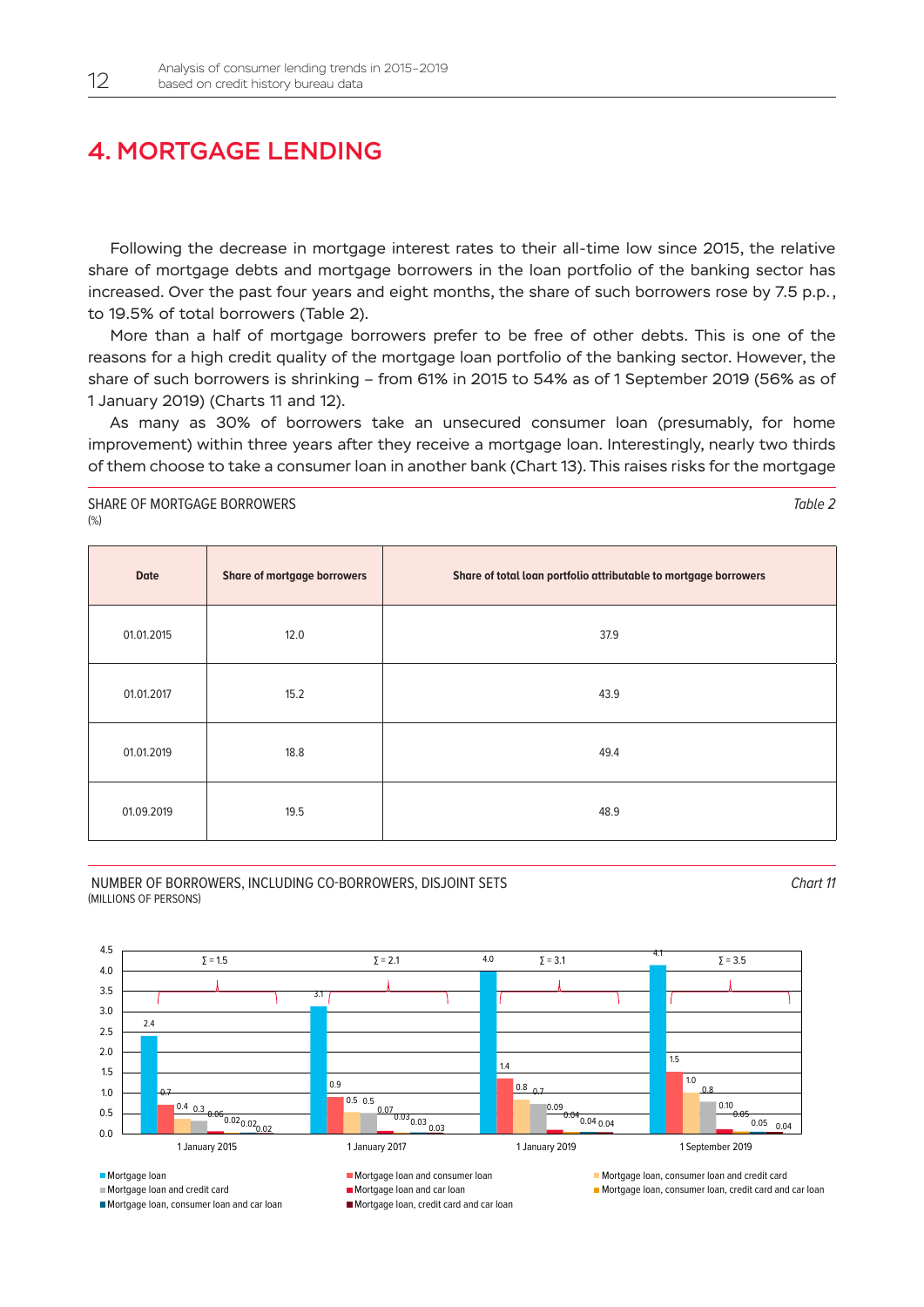#### Outstanding mortgage loans, disjoint sets (trillions of rubles)





#### Number of borrowers who took a consumer loan after a mortgage loan issued 1–3 years before the cut-off date thousands of persons



#### Share of mortgage loans the borrower of which raised a consumer loan for more than ₽100,000 earlier

*Table 3*

| <b>Period</b>                     | Number of mortgage loans issued,<br>thousands | Number of mortgage loans the<br>borrower of which raised a consumer<br>loan* for more than P100,000 three<br>months earlier, thousands | Share of mortgage loans coupled with<br>a consumer loan issued three months<br>earlier, % |
|-----------------------------------|-----------------------------------------------|----------------------------------------------------------------------------------------------------------------------------------------|-------------------------------------------------------------------------------------------|
| 2014                              | 883.5                                         | 32.5                                                                                                                                   | 3.7                                                                                       |
| 2016                              | 770.3                                         | 26.8                                                                                                                                   | 3.5                                                                                       |
| 2018                              | 1445.1                                        | 63.4                                                                                                                                   | 4.4                                                                                       |
| The first eight months<br>of 2019 | 740                                           | 36.9                                                                                                                                   | 5                                                                                         |

*\* All mortgage loan co-borrowers are checked for consumer loans issued three months before the mortgage loan.*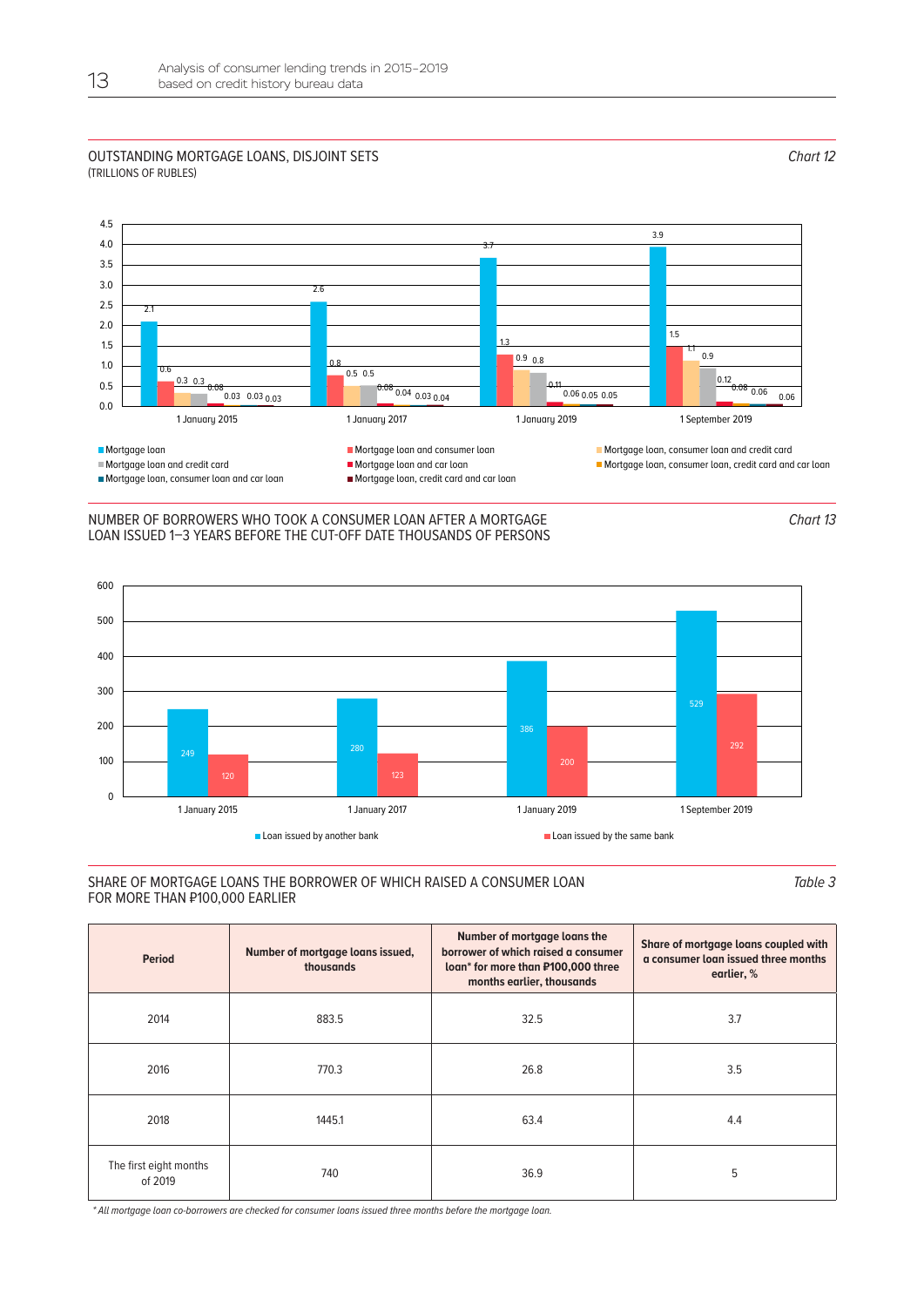loan issuer while the bank may be unaware of the increase in the borrower's debt burden. Should the debt burden prove excessive, the borrower will be more likely to default on the consumer loan. The use of PTI ratio in bank regulation will help limit these risks as it discourages lending to highly indebted borrowers. Also, the need may arise in the future to consider requiring banks extending long-term loans to recalculate PTI ratio on a periodic basis (e.g., annually).

However, the reverse situation – raising an unsecured consumer loan before a mortgage loan – may suggest that the borrower uses the consumer loan as a mortgage down payment. This may cause considerable risk growth irrespective of the PTI as it points to the borrower's inability to save. Therefore, we calculated the share of mortgage loans the borrower and (or) co-borrower of which raised a consumer loan for more than ₽100,000 three months earlier.

The share of these loans remains insignificant at 5% over the first eight months of 2019 (Table 3), rising by 1.3 p.p. since 2014. Given that these statistics confirm only indirectly the use of consumer loans for a mortgage down payment and the share of such loans is insignificant, this practice currently poses no threat to financial stability.